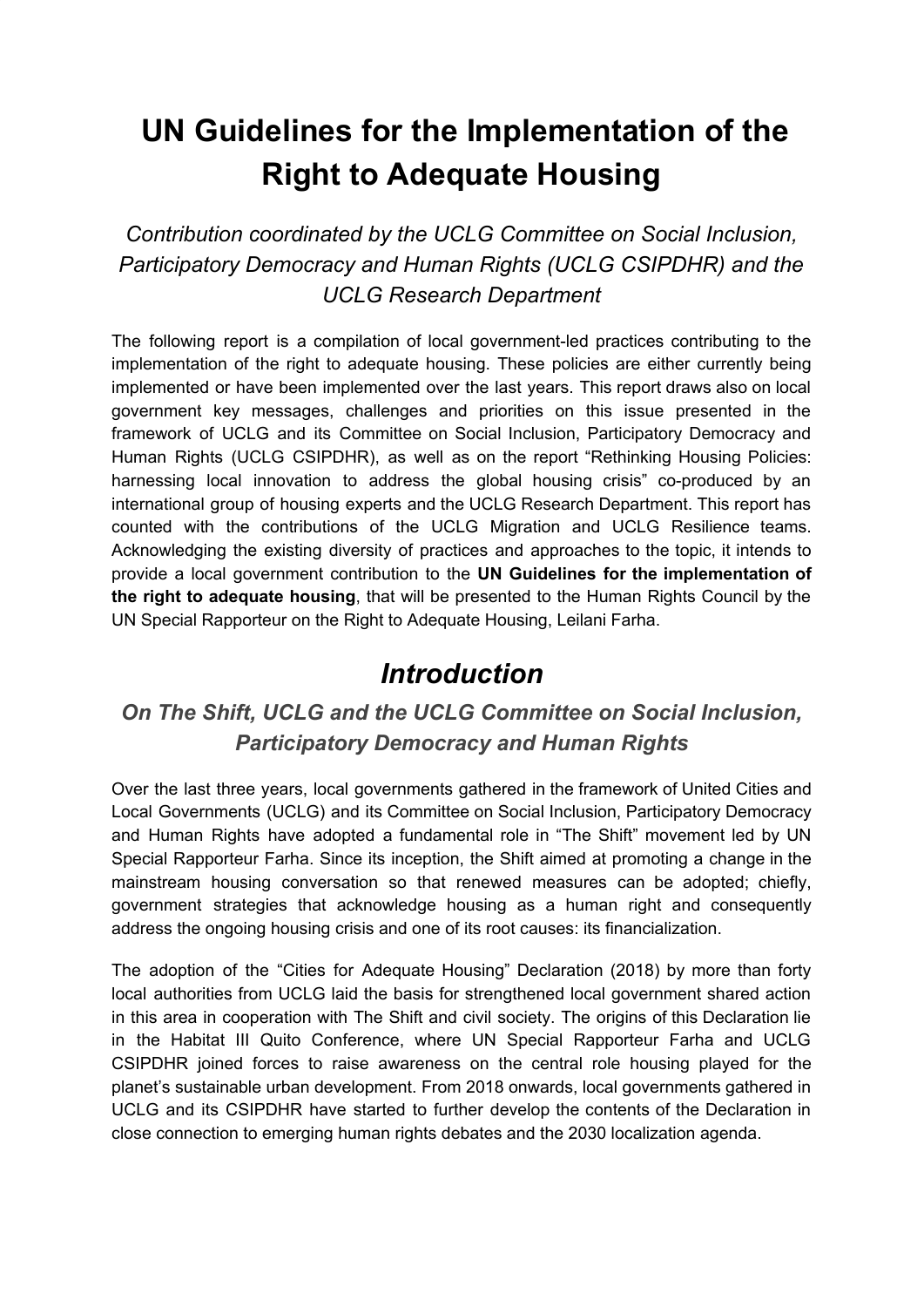The Cities for Adequate Housing Declaration is articulated around the following five demands by local governments and proposed policy axis<sup>1</sup>:

- 1. **More powers to better regulate the real estate market**: Local governments demand more legal and fiscal powers to regulate the real estate market in order to fight against speculation and guarantee the social function of the city;
- 2. **More funds to improve public housing stocks**: Local governments demand more resources and commit increased investment to strengthen the public housing rental stock in all neighbourhoods:
- 3. **More tools to co-produce public-private community-driven alternative housing**: Local governments are committed to boosting mixed residential solutions, which are neither solely government-driven nor purely based on commercial gain;
- 4. **Commitment to an urban planning that combines adequate housing with quality, inclusive and sustainable neighbourhoods**: Local governments defending planning mixed, compact and polycentric cities where housing benefits from a balanced context and contributes to the social, economic and environmental sustainability of the urban fabric;
- 5. **Strengthened municipalist cooperation in residential strategies**: Local governments commit to enhance cooperation and solidarity within city networks that defend affordable housing and equitable, just, and inclusive cities by boosting long-term strategies on a metropolitan scale.

In support of the work jointly developed by the Special Rapporteur and the UCLG CSIPDHR, the UCLG Research Department commissioned between 2018 and 2019 the elaboration of a series of papers on the state of housing in Africa, Latin America, Asia-Pacific and China. The papers were developed by regional housing experts and, beyond providing an insightful description of the state of housing in each of the geographies covered, they analyse the key mechanisms available to Local and Regional Governments (LRGs) to advance the right to housing. "Rethinking Housing Policies" compiles these papers' findings, exploring local housing innovations across the world and the role that LRGs and civil society can play in leading, promoting and enabling such initiatives. It examines what institutional frameworks, policy capacities and partnerships can allow LRGs to leverage the potential of local action to fulfil populations' housing needs, and in particular, those of the most vulnerable ones.

# *First block*

### *Overall implementation of the Right to Adequate Housing* **2**

Local governments' competences on issues such as urban planning and basic service provision, as well as regarding the social inclusion of vulnerable groups, turns them into a critical lever for the implementation of many human rights. The right to housing is not only

<sup>&</sup>lt;sup>1</sup> URL: <https://citiesforhousing.org/> (11/25/2019)

<sup>2</sup> The first block comprises **Guidelines No. 1** (Recognize the right to housing as a fundamental human right in national law and practice), **No. 2** (Design, implement and regularly monitor comprehensive strategies for the realization of the right to housing) and **No. 3** (Ensure the progressive realization of the right to adequate housing in compliance with the standard of reasonableness).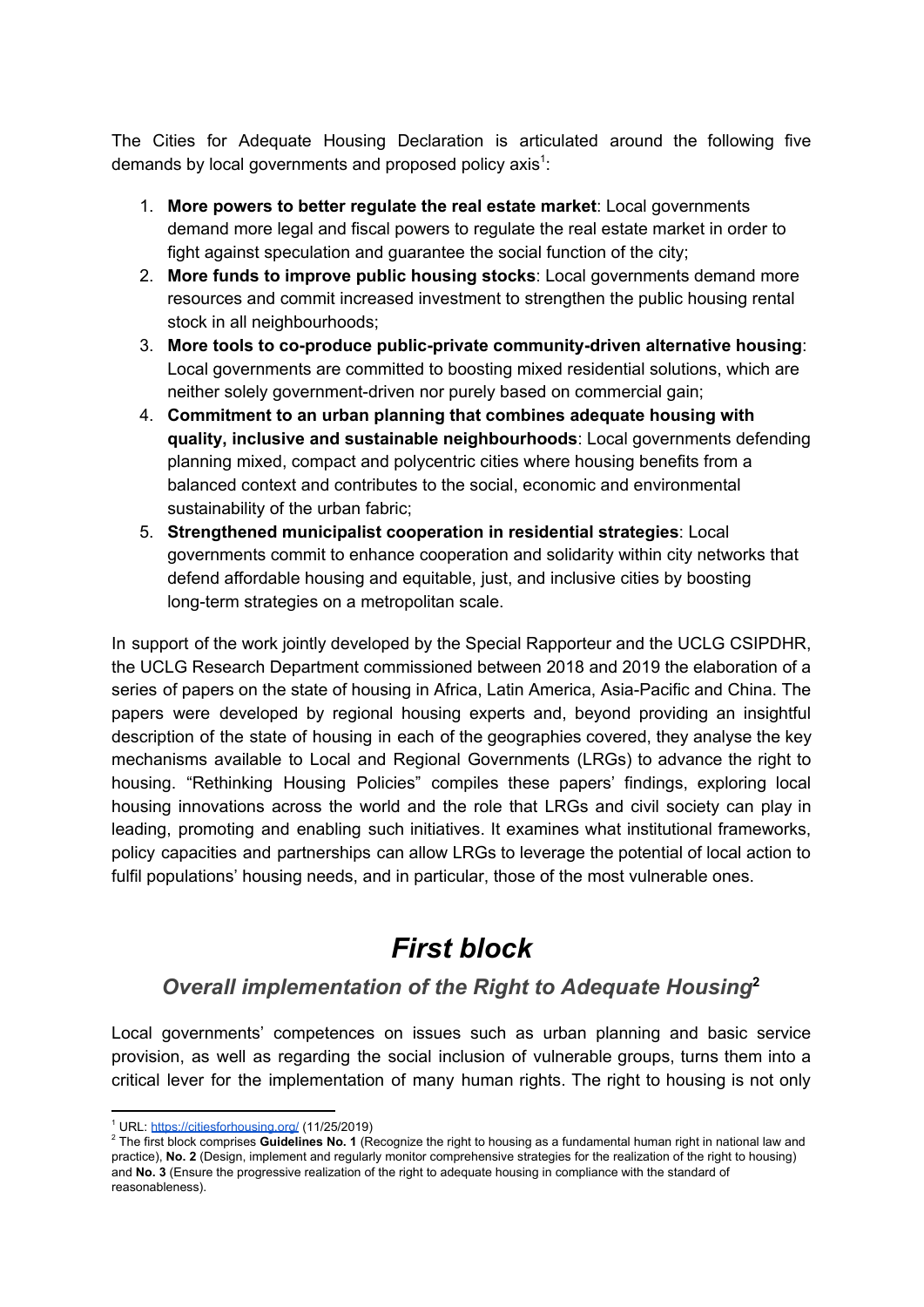among these, but is also central to the fulfilment of other fundamental rights. More broadly, and from the perspective of international law, it should be recalled how the integral state institutions (which also includes local government) operate within a common framework of the state's obligations – including their obligation to respect, protect and fulfill human rights.

The role adopted by many local governments with regards to the promotion and protection of human rights has been increasingly acknowledged by the international community since the Vienna Declaration and Programme of Action (1993) and, especially, following the 2015 Human Rights Council Report "Role of local government in the promotion and protection of human rights" (A/HRC/30/49)<sup>3</sup>. The UN Special Rapporteur on the Right to Housing has addressed local government contribution to the implementation of the right to housing throughout many of her reports, particularly in her annual report A/HRC/28/62 (2014).

Over the last few years, many local governments have increasingly adopted bolder commitments on the right to housing. At an international level, and as mentioned earlier, more than 40 local authorities joined the UCLG "Cities for Adequate Housing" Declaration, which stated that "*We, the local governments strongly believe that all people should have actual access to adequate housing, understood by the United Nations as the one that has the correct affordability, legal security of tenure, habitability, availability of services, materials, facilities and infrastructure, accessibility, location and cultural adequacy*".

At a local level, various local governments have adopted pioneer commitments for the right to housing. **Mexico City** recognized the right to adequate housing in the city's political constitution, adopted in 2017, and called on competent authorities to uphold adequate housing seven conditions<sup>4</sup>. Barcelona also adopted a pioneer law and program for the right to housing to be developed across a 10-year period<sup>5</sup>. San Antonio de Areco, in Argentina, has created a municipal program aimed at "promoting the right to adequate and sustainable housing" by addressing informal settlements' upgrading and social housing development, as well as land speculation<sup>6</sup>. Through its housing justice 2.0 program, Taipei is not only building a large amount of social housing units to combat the rise of rental prices, but also focuses on providing residents with better access to public services<sup>7</sup>. The Government of Catalonia has also adopted measures in the field of neighbourhood upgrading and social housing development through INCASOL "*Lloguer Assequible*" (affordable rental) program <sup>89</sup>.

As highlighted in the Guidelines, the "Cities for Adequate Housing" Declaration and UCLG's "Rethinking Housing Policies" report, the financialization of housing effectively entails a daunting challenge to promoting the right to adequate housing. From the local perspective, financialization dynamics imply the delocalization of housing. Housing markets become disconnected from the local context they are embedded in, and thus, from the realities of

<https://www.uclg-cisdp.org/en/activities/human-rights-cities/advocacy> (11/25/2019)

<sup>&</sup>lt;sup>3</sup> Know more about UCLG and the UCLG CSIPDHR contribution to this process here:

<sup>4</sup> See chapter 9E (Derecho a la Vivienda) URL:

[http://www.infodf.org.mx/documentospdf/constitucion\\_cdmx/Constitucion\\_%20Politica\\_CDMX.pdf](http://www.infodf.org.mx/documentospdf/constitucion_cdmx/Constitucion_%20Politica_CDMX.pdf) (11/25/2019)

<sup>5</sup> URL: <https://habitatge.barcelona/en/strategy/right-to-housing-plan> (11/25/2019)

<sup>6</sup> URL: <http://instituciones.areco.gob.ar/hcd/index.php/2016/4259-4119-16-creacion-ente-m-de-habitat-social> (11/25/2019)  $7$  URL:

[https://english.gov.taipei/News\\_Content.aspx?n=A11F01CFC9F58C83&sms=DFFA119D1FD5602C&s=343FD26707022DE3&](https://english.gov.taipei/News_Content.aspx?n=A11F01CFC9F58C83&sms=DFFA119D1FD5602C&s=343FD26707022DE3&ccms_cs=1) [ccms\\_cs=1](https://english.gov.taipei/News_Content.aspx?n=A11F01CFC9F58C83&sms=DFFA119D1FD5602C&s=343FD26707022DE3&ccms_cs=1) (11/25/2019)

<sup>8</sup> URL: <https://www.uclg-cisdp.org/sites/default/files/El%20Institut%20Catal%C3%A0%20del%20S%C3%B2l.pdf> (11/25/2019)

<sup>9</sup> [http://incasol.gencat.cat/es/actualitat/noticies/Noticia/not\\_180704\\_nova\\_convo\\_150hab](http://incasol.gencat.cat/es/actualitat/noticies/Noticia/not_180704_nova_convo_150hab) (11/25/2019)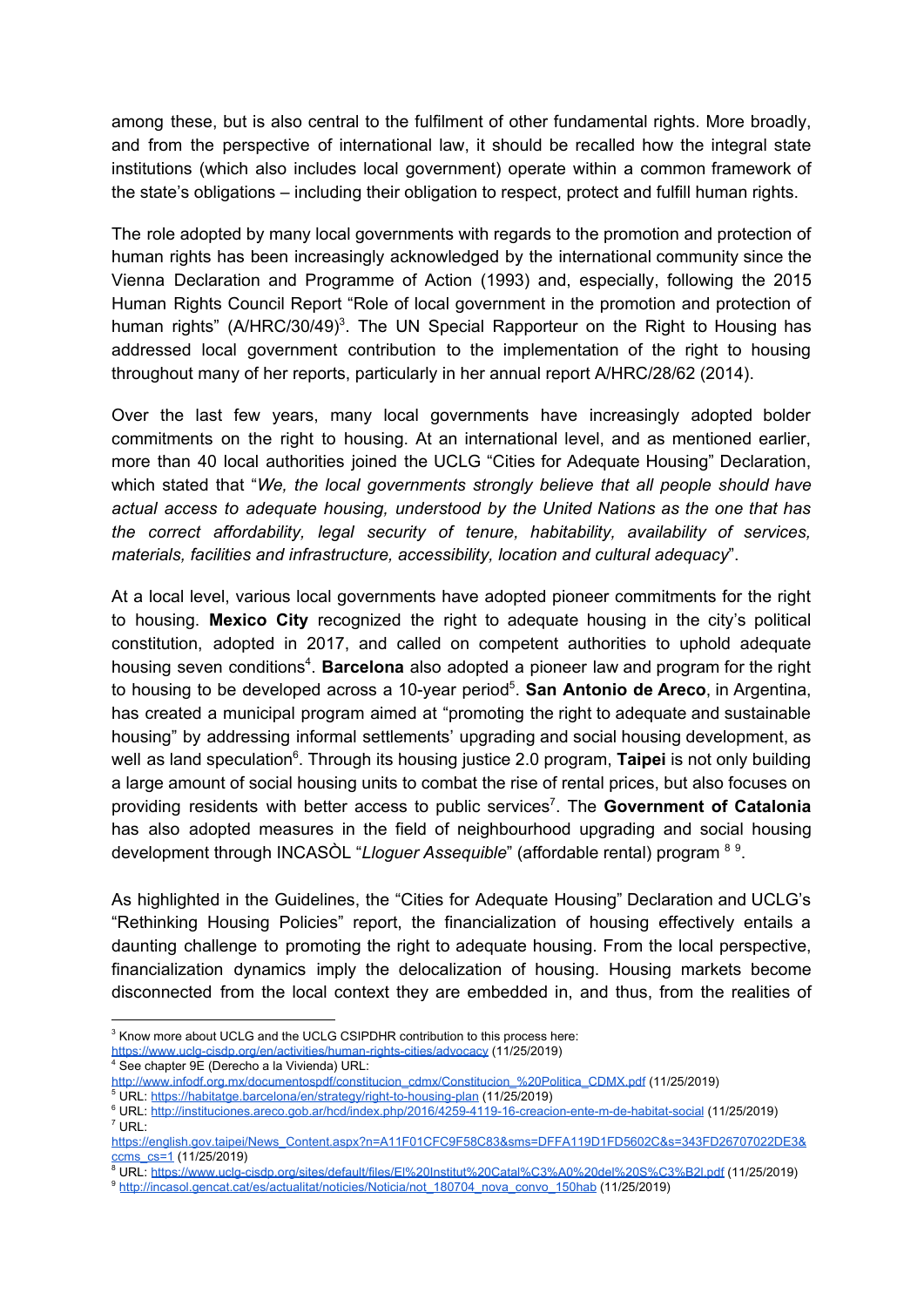local populations' housing needs, while it challenges the capacity of local governments to address the situation. For LRGs to be able to curb the housing insecurity, the eviction of local communities and subsequent homelessness crisis triggered by the financialization of housing, the report points at the potential of revisiting financial regulatory frameworks and promoting rights-based local policies that tackle speculation in an integrated manner. Multilevel frameworks that promote local autonomy also allow local governments to promote local housing innovation in spite of reduced resources and capacities.

In spite of the lack of capacities, many local governments managed to assert their regulatory capacities in real estate market, and to reshape their relationship with private developers. **Montevideo**'s *Cartera de Tierras* (Land Portfolio) is among the most consolidated experiences in regards to creating a local bank of public land<sup>10</sup>. This program includes means for the local government to adequately tax private real estate transactions, something which allows the municipality to develop its own social housing programs. European cities like Berlin and Amsterdam<sup>11</sup> have been recently looking at ways to better regulate the rental market, and **Barcelona** was among the latest to adopt an inclusionary housing measure which will set a minimum of 30% for all new homes to be protected housing<sup>12</sup>.

## *Second block*

### *Vulnerable groups and social inclusion* **13**

Beyond fulfilling the universal nature of the right to adequate housing, the local government sphere has shown to be particularly sensitive to the needs of vulnerable groups in accessing housing. As reflected in the proposed guidelines, this entails both putting in place measures to combat discrimination in access to housing (No. 4) as well as addressing the particular needs of groups such as women (No. 5), people who are homeless (No. 6 and No.7) or migrants (No. 9). Informal settlements dwellers (No. 12) belong in this group yet in this document they will be addressed in the next block

There's a good amount of examples on local government-led non-discrimination initiatives (such as an Office for Non-Discrimination or a local ombudsman) focusing mainly on fighting discrimination of vulnerable groups in public service delivery as well as urban life in general. Local governments are also well placed to ensure universal access to basic services, including water and sanitation, social benefits, food, electricity and heating. As a matter of fact, many cities are increasingly addressing housing challenges through these two areas; that is, by fighting discrimination in access to housing as well as by paying particular attention to vulnerable groups in this regard (mainly through the provision of social services).

<sup>&</sup>lt;sup>10</sup> URL: http://montevideo.gub.uv/institucional/dependencias/tierras-y-habitat (11/25/2019)  $11$  URL:

[https://www.theguardian.com/world/2019/mar/18/buyer-beware-amsterdam-seeks-to-ban-buy-to-let-on-newbuild-homes?CMP=](https://www.theguardian.com/world/2019/mar/18/buyer-beware-amsterdam-seeks-to-ban-buy-to-let-on-newbuild-homes?CMP=Share_iOSApp_Other) [Share\\_iOSApp\\_Other](https://www.theguardian.com/world/2019/mar/18/buyer-beware-amsterdam-seeks-to-ban-buy-to-let-on-newbuild-homes?CMP=Share_iOSApp_Other) (11/25/2019)

 $12$  URL:

[https://www.barcelona.cat/infobarcelona/en/housing/organisations-and-political-groups-reach-an-agreement-to-allocate-30-of-all](https://www.barcelona.cat/infobarcelona/en/housing/organisations-and-political-groups-reach-an-agreement-to-allocate-30-of-all-new-homes-as-protected-housing-2_711671.html) [-new-homes-as-protected-housing-2\\_711671.html](https://www.barcelona.cat/infobarcelona/en/housing/organisations-and-political-groups-reach-an-agreement-to-allocate-30-of-all-new-homes-as-protected-housing-2_711671.html) (11/25/2019)

<sup>13</sup> The second block comprises Guidelines **No. 4** (Address discrimination and ensure equality), **No. 5** (Ensure gender equality in housing), **No. 6** (Eliminate homelessness in the shortest possible time), **No. 7** (End criminalization and discrimination on the ground of homelessness or housing status) and **No. 9** (Ensure the right to housing for migrants).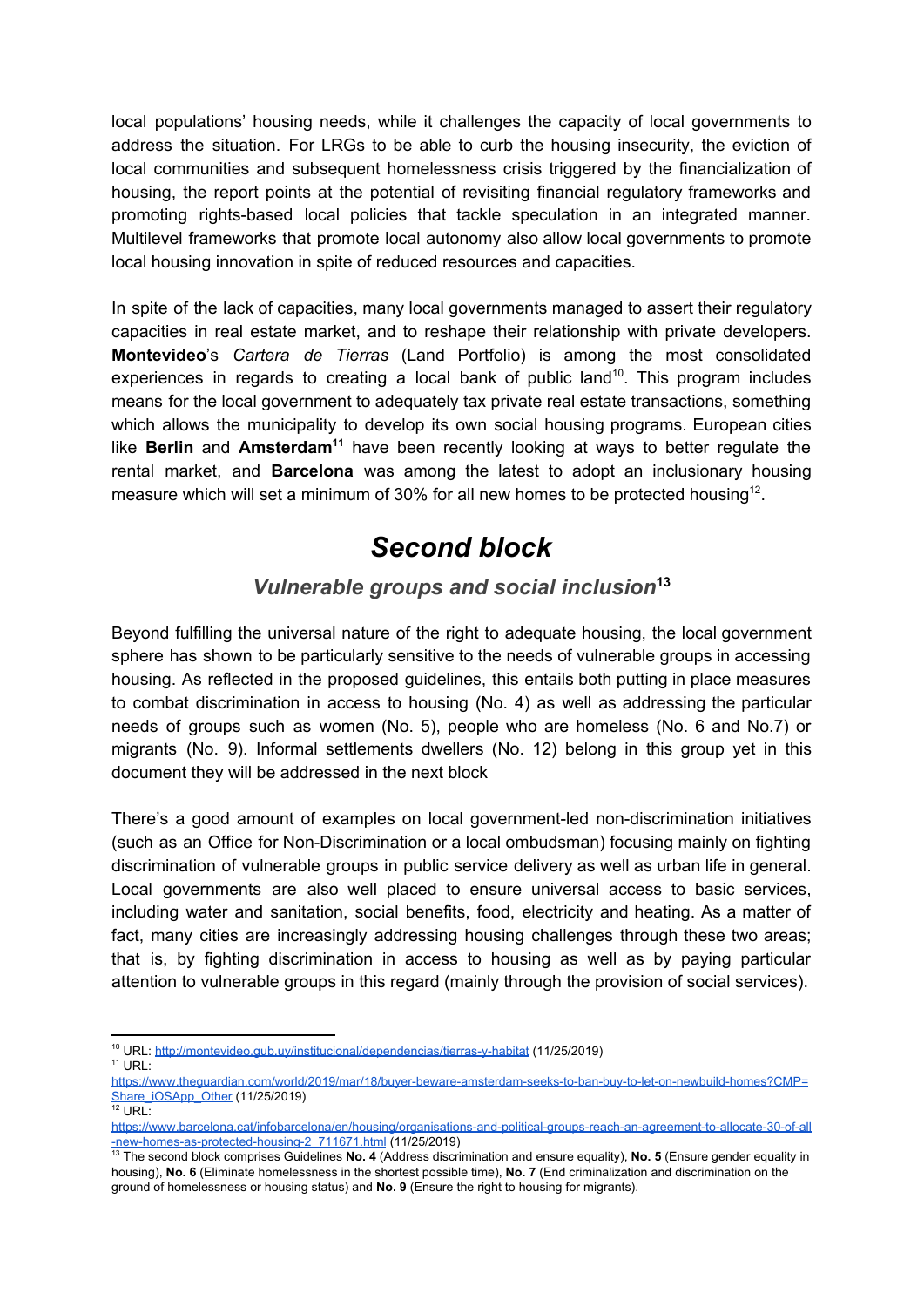**New York** counts with a City Human Rights Law that "prohibits discrimination in employment, housing, and public accommodations (...) and protects (residents) against retaliation, discriminatory harassment, and bias-based profiling by law enforcement"<sup>14</sup>. Protected classes include, among others, age, color, gender, race or religion/creed. The Departmental Council of **Seine-Saint-Denis**, in France, launched in 2019 a local alliance "against energetic poverty" in order to support vulnerable families' access to habitability conditions in their own homes<sup>15</sup>. The City of Pikine, in Senegal, has worked together with local CSO and development agencies to put in place a "Boutique des Droits" (Rights Office) that offers different types of legal assistance to women who have suffered violence<sup>16</sup>. That includes housing and land-related lawsuits. Uruguay's Capital City, **Montevideo**, has recently inaugurated a "Trans House" (as part of its cross-cutting right to housing program "Fincas") with a view to offer housing solutions to transgender people and to fight discrimination and promote the exercise of their rights through affirmative action<sup>17</sup> <sup>18</sup>. **Móstoles** has put in place innovative measures to address the issue of homelessness, as the City counts with a "Housing First" program and several measures in the field of public space regulation and emergency shelter to protect the rights of people who are homeless<sup>19</sup> (following the model proposed by FEANTSA's Homeless Bill of Rights initiative<sup>20</sup>).

The role of local governments in ensuring access to housing for migrants and refugees is also critical. **Dortmund** (Germany) applies a comprehensive housing strategy aimed at tackling the links between migration and poverty among vulnerable communities. Through an integral programme in coordination with the State, the city pursues decent living conditions and sustainable social inclusion by purchasing buildings to be rehabilitated by those communities, which can access employment projects. In partnership with the University, Dortmund has set up a dual university course on "Poverty and Displacement" to reinforce capacity building about inclusive urban planning and policies at local level. In 2015, the **City of Nuremberg** adopted a municipal measure seeking to facilitate the process of admission and integration of refugees through a package of measures that included ensuring housing and emergency shelter for the newly arrived<sup>21</sup>. After local civil society initiative, the City has also funded residential units for LGBT refugees<sup>22</sup>. The Dutch City of **Utrecht,** on the other hand, has put in place an innovative co-housing measure (Plan Einstein) to support access to housing and provide integration opportunities for young refugees, who live together with local residents in affordable housing units<sup>23</sup>.

<sup>17</sup> URL: <http://montevideo.gub.uy/noticias/vivienda/se-presento-el-proyecto-fincas> (11/25/2019)  $18$  URL:

 $19$  URL:

<sup>14</sup> URL: <https://www1.nyc.gov/site/cchr/law/the-law.page> (11/25/2019)

<sup>15</sup> URL: <https://lemag.seinesaintdenis.fr/Le-Departement-lance-une-alliance-pour-lutter-contre-la-precarite-energetique-2028> (11/25/2019)

 $16$  URL:

[http://femmesjuristes.org/wp-content/uploads/2018/01/Pre%CC%81sentation-Boutique-de-Pikine-et-Statistiques-2013-2017.doc](http://femmesjuristes.org/wp-content/uploads/2018/01/Pre%CC%81sentation-Boutique-de-Pikine-et-Statistiques-2013-2017.docx)  $X(11/25/2019)$ 

[https://www.uclg-cisdp.org/en/news/latest-news/montevideo-presents-%E2%80%9Cfincas%E2%80%9D-urban-renewal-project](https://www.uclg-cisdp.org/en/news/latest-news/montevideo-presents-%E2%80%9Cfincas%E2%80%9D-urban-renewal-project-aimed-transforming-abandoned) [-aimed-transforming-abandoned](https://www.uclg-cisdp.org/en/news/latest-news/montevideo-presents-%E2%80%9Cfincas%E2%80%9D-urban-renewal-project-aimed-transforming-abandoned) (11/25/2019)

[https://www.uclg-cisdp.org/en/news/latest-news/m%C3%B3stoles-spain-leading-ambitious-strategy-right-housing-and-rights-ho](https://www.uclg-cisdp.org/en/news/latest-news/m%C3%B3stoles-spain-leading-ambitious-strategy-right-housing-and-rights-homeless-people) [meless-people](https://www.uclg-cisdp.org/en/news/latest-news/m%C3%B3stoles-spain-leading-ambitious-strategy-right-housing-and-rights-homeless-people) (11/25/2019)

<sup>&</sup>lt;sup>20</sup> URL: <https://www.feantsa.org/en/campaign/2017/11/21/homeless-bill-of-rights> (11/25/2019)

<sup>&</sup>lt;sup>21</sup> URL: [https://www.nuernberg.de/internet/integration\\_e/examples.html](https://www.nuernberg.de/internet/integration_e/examples.html) (11/25/2019)

<sup>&</sup>lt;sup>22</sup> URL: <https://www.dw.com/en/refugee-homes-for-homosexuals-set-to-open-in-nuremberg-and-berlin/a-19003813>

<sup>(11/25/2019)</sup>

<sup>&</sup>lt;sup>23</sup> URL: <https://plan-einstein.nl/> (11/25/2019)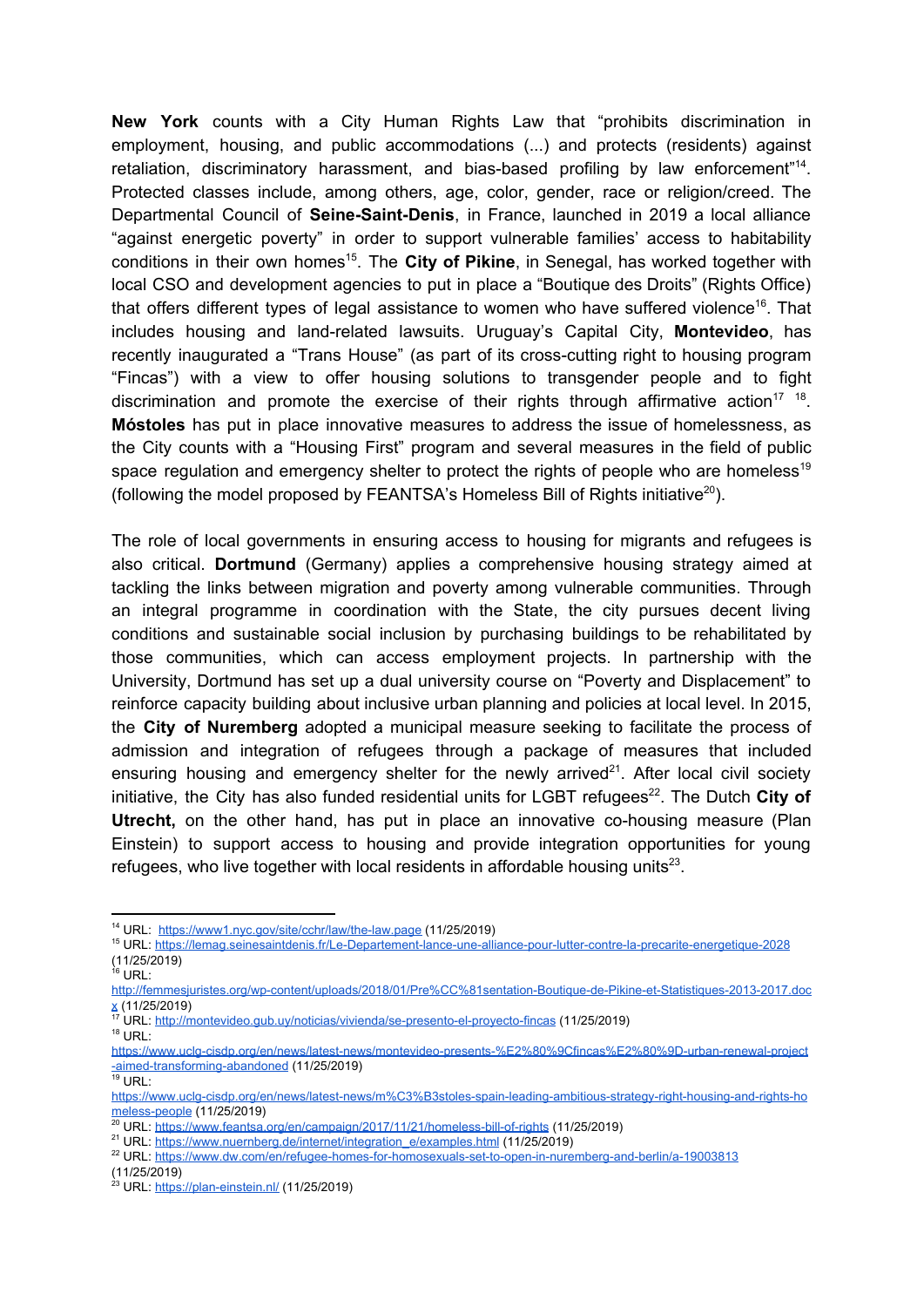### *Third block*

### *Urban planning for resilience and upgrading* **24**

The management of cities' growth over the next decades must occur in an environmentally sustainable manner that emphasizes the need to ensure all populations' right to adequate housing. Reinforcing the link between the promotion of the right to adequate housing and urban planning for resilient development becomes particularly important in the face of climate change-induced extreme weather events, such as droughts, heat and cold waves and heavy rains, which have an impact on the available land for housing and on the existing housing stock. Informal settlements, which are home to the poorest citizens, are particularly exposed to and affected by these phenomena, being increasingly threatened by floods, droughts, hurricanes and other extreme events that also endanger their provision of water, fresh air and food. Local governments can promote a rights-based approach to urban development through the role they play in settlement upgrading and, when it is unsafe to do so, in promoting re-settlement policies that protect populations' rights.

Local governments play a determinant role in promoting inclusive upgrading strategies by building resilience in housing, infrastructure and services in partnership with the residents. The Metropolitan Government of **Plaine Commune**, in France, has recently put in place an ambitious program aimed at upgrading the built environment and revitalizing community life in deprived neighbourhoods of nine different cities. This has been possible thanks to the cooperation between different spheres of government and ANRU - the National Association for Urban Upgrading<sup>25</sup>. The Housing Authority of **Buenos Aires** has designed an innovative Socio-Urban Integration Plan, focused on building local capacity, based on housing (connection to infrastructure for service provision), socio-economic and urban integration of informal settlements. The city of **Vihn,** in Vietnam, offers an example of the capacity of local government to promote community-driven upgrading initiatives, where the community was engaged in re-planning and reconstructing their own housing on-site.

The "Rethinking Housing Policies" report outlines common features that contribute to enhancing respect for human rights when upgrading is not possible, such as engaging with those who move (as happened in the cities of **Mumbai** in India, **Nairobi** in Kenya or **Mandaue** in the Philippines), minimizing the numbers that need to move (as did the **Mumbai** local authority, which negotiated that residents should occupy smaller plots facing the relocation of houses on railway tracks) and avoiding relocation sites that are far from job opportunities and disconnected from infrastructures (such as **Iloilo**, where resettlements must happen within 4 km from original settlements).

**Seoul** is also pioneer in regards to introducing human rights criteria during eviction processes. Over the last few years, the City has put in place a Human Rights Protection

<sup>24</sup> The third block comprises Guidelines **No. 12** (Upgrade informal settlements incorporating a rights-based approach), **No. 13** (Prohibit forced evictions and prevent evictions) and **No. 14** (Review all housing policies to ensure their environmental sustainability and develop and implement strategies to address the effects of the climate crisis on the right to housing)

<sup>&</sup>lt;sup>25</sup> URL: <https://plainecommune.fr/projets/nos-quartiers-changent/> (11/25/2019)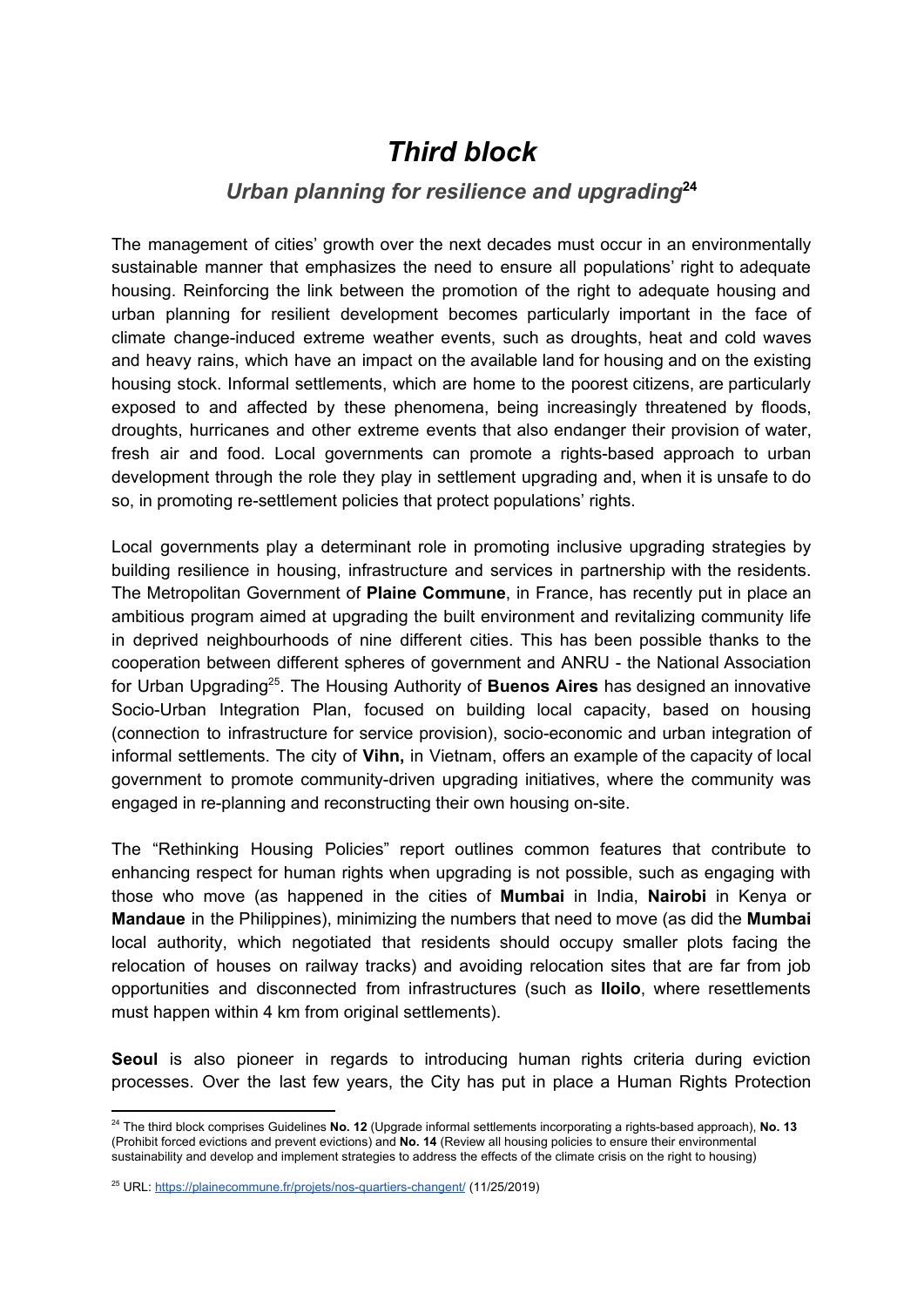Group at Demolition Sites in cooperation with Seoul's Bar Association, mainly charged "with the protection of residents at demolition sites and evictions, through monitoring and preventing human rights violations throughout the process<sup>26</sup>". Following Spain's eviction crisis, many local governments - such as Terrassa<sup>27</sup>, Barcelona<sup>28</sup> or Móstoles<sup>29</sup> - have put in place local programs to support families afford their rents or offer housing alternatives in case of losing their homes. The case of Spanish cities is similar to that of **Bologna** (Italy), which has been localizing a national protocol to fight evictions. Through this temporal mechanism (set in place due to an ongoing eviction crisis), Bologna protects tenants who are about to lose their homes because they become unemployed or unable to pay their rent <sup>30 31</sup>. It is worth highlighting that a common feature of initiatives that yielded the desired outcomes is that local residents and their organizations were actively engaged in the planning and management processes. An example is the "*Programa de Realojos*" (Rehousing Programme) in **Montevideo**, which involved resettling families located in contaminated or flooded areas in new housing units built by the municipal government. Numerous other examples of rights-based initiatives either led, enabled or promoted by the local government level can be found across the world's different territories. $32$ 

# *Fourth block*

#### *Accountability and access to justice* **33**

There are no few examples of local government initiatives seeking to ensure access to justice for those individuals that have seen their human rights violated in their local jurisdiction, including the right to adequate housing. Due to their specific nature as sphere of government, local government action in this area tends to focus on establishing support mechanisms for victims and, eventually, to offer reparations. In certain contexts, local government contribution has also proven critical to support civil society and human rights defenders. Other local governments have also led strategic litigation strategies on housing or discrimination-related issues. More broadly, local governments have also addressed this issue by mainstreaming transparency and accountability measures as administration.

 $26$  URL:

[https://www.uclg-cisdp.org/en/news/latest-news/seoul%E2%80%99s-quest-bring-human-rights-all-parts-citizens-lives-interview](https://www.uclg-cisdp.org/en/news/latest-news/seoul%E2%80%99s-quest-bring-human-rights-all-parts-citizens-lives-interview-human-rights)[human-rights](https://www.uclg-cisdp.org/en/news/latest-news/seoul%E2%80%99s-quest-bring-human-rights-all-parts-citizens-lives-interview-human-rights) (11/25/2019)

<sup>27</sup> URL: <https://aoberta.terrassa.cat/tramits/fitxa.jsp?id=7422> (11/25/2019)

 $28$  URL:

[https://ajuntament.barcelona.cat/premsa/2018/04/24/la-ucer-es-consolida-baixen-un-22-els-processos-judicials-de-desnoname](https://ajuntament.barcelona.cat/premsa/2018/04/24/la-ucer-es-consolida-baixen-un-22-els-processos-judicials-de-desnonament-i-alhora-lajuntament-augmenta-un-245-latencio-de-lemergencia/) [nt-i-alhora-lajuntament-augmenta-un-245-latencio-de-lemergencia/](https://ajuntament.barcelona.cat/premsa/2018/04/24/la-ucer-es-consolida-baixen-un-22-els-processos-judicials-de-desnonament-i-alhora-lajuntament-augmenta-un-245-latencio-de-lemergencia/) (11/25/2019)

<sup>&</sup>lt;sup>29</sup> URL: <u><https://www.mostoles.es/es/noticias-1/hemeroteca/oficina-vivienda-prestara-asesoramiento-legal-vecinos-sufri></u> (11/25/2019)

<sup>&</sup>lt;sup>30</sup> URL: <http://www.comune.bologna.it/casa/servizi/8:4967/7769/> (11/25/2019)

 $31$  URL:

<https://www.uclg-cisdp.org/en/news/latest-news/bologna-providing-social-housing-and-fighting-evictions-through-solidarity-and>

<sup>(11/25/2019)&</sup>lt;br><sup>32</sup> "Rethinking Housing Policies" provides a compilation of many such initiatives. Including, but not limited to, the "Programa Urbanización de Asentamientos Informales" (Urbanization Program of Informal Settlements), in the Province of Córdoba (Argentina); the "Programa Rosario Habitat - PRH" (Rosario Habitat Program), in Rosario (Argentina); the "Programa de Urbanização de Assentamentos Populares - PROAP - Favela-Bairro" (Urbanization of Popular Settlements Program - Slum-Neighborhood) in Rio de Janeiro (Brazil); "Programa Santo André Mais Igual" (More Equal Santo André Program), in Santo André (Brazil); "Programa Terra Mais Igual" (More Equal Land Program) in Vitória (Brazil); and "Programa Mejoramiento Integral de Barrios - PMIB" (Integral Neighborhood Improvement Program) in Medellín, Colombia, among others. <sup>33</sup> The fourth block comprises Guidelines **No. 15** (Ensure effective monitoring and accountability mechanisms) and **No. 16** (Ensure access to justice for all aspects of the right to housing)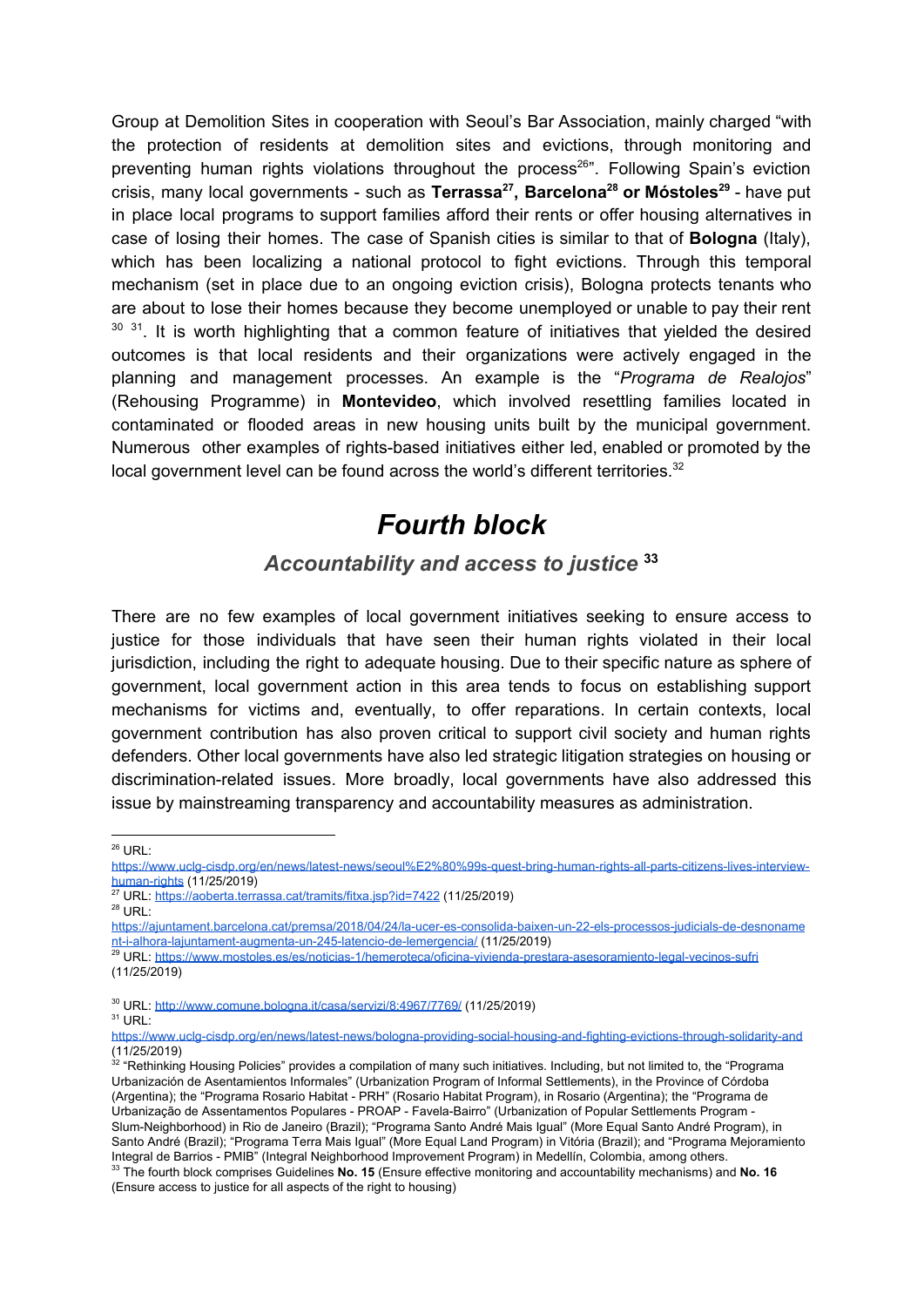In order to strengthen its monitoring capacity over the real estate market, the **City of Barcelona** and other metropolitan and regional spheres of government have put in place the "Observatori Metropolità de l'Habitatge" (Metropolitan Housing Observatory) which comprises detailed information on issues such as the evolution of land and rental prices or vacant housing in the metropolitan area of Barcelona. The experience of Barcelona is similar to that of **Paris**, which counts with a Housing and Habitat Observatory since 2006, allowing the city to access an extensive set of indicators and data on the local housing market.

Local governments play an important role in making information on human rights more accessible to residents. For instance, **Grenoble** (France) has put in place a guide aimed at providing foreign residents<sup>34</sup> with easy-to-use information on which institutions should they address to access social housing or emergency shelter, as well as which steps should they follow and which conditions should they meet to be eligible. **Terrassa** has been a pioneer in the field of strategic litigation against banks holding vacant housing in a time of residential emergency, filing more than 180 lawsuits against financial entities<sup>35</sup>. This case is similar to that of Dutch cities like **Utrecht**, which have defended their right to offer "bed, bath and bread" to rejected asylum seekers even though they didn't count with the permission of national authorities to do so (something which also led to a still ongoing lawsuit at national courts<sup>36</sup>). Local institutions such as the ombudsperson-like program put in place by **Seoul and Gwangju** in South Korea have also aimed at turning local government more responsive in this regard, protecting social housing dwellers and tenants.

### *Fifth block*

#### *Governance and multi-stakeholder environment* **37**

As is emphasized by the "Rethinking Housing Policies" report, housing is part of LRGs' core responsibilities in many countries, representing on average approximately 10% of subnational expenditure worldwide. $38$  Most importantly, when housing is understood to encompass not just housing structures, but housing-related infrastructure (such as piped water, sanitation, drainage, etc.), housing location and urban amenities that contribute to enhancing populations' prosperity, LRGs play a critical yet often understated role as addressing these needs corresponds to their daily responsibilities. Moreover, local

<sup>34</sup> URL: <http://www.gre-mag.fr/site/wp-content/uploads/2017/10/Guide-CoFraCiR.pdf> (11/25/2019)  $35$  URL:

- [https://www.terrassa.cat/noticies/-/asset\\_publisher/KdWYOJc3Om98/content/noticia-l-ajuntament-de-terrassa-obre-180-expedi](https://www.terrassa.cat/noticies/-/asset_publisher/KdWYOJc3Om98/content/noticia-l-ajuntament-de-terrassa-obre-180-expedients-nous-a-entitats-bancaries-per-habitatges-buits?_101_INSTANCE_KdWYOJc3Om98_lang=ca?terrassaseotitle=L%27Ajuntament%20de%20Terrassa%20obre%20180%20expedients%20nous%20a%20entitats%20banc%C3%A0ries%20per%20habitatges%20buits) [ents-nous-a-entitats-bancaries-per-habitatges-buits?\\_101\\_INSTANCE\\_KdWYOJc3Om98\\_lang=ca?terrassaseotitle=L%27Ajunt](https://www.terrassa.cat/noticies/-/asset_publisher/KdWYOJc3Om98/content/noticia-l-ajuntament-de-terrassa-obre-180-expedients-nous-a-entitats-bancaries-per-habitatges-buits?_101_INSTANCE_KdWYOJc3Om98_lang=ca?terrassaseotitle=L%27Ajuntament%20de%20Terrassa%20obre%20180%20expedients%20nous%20a%20entitats%20banc%C3%A0ries%20per%20habitatges%20buits) [ament%20de%20Terrassa%20obre%20180%20expedients%20nous%20a%20entitats%20banc%C3%A0ries%20per%20habit](https://www.terrassa.cat/noticies/-/asset_publisher/KdWYOJc3Om98/content/noticia-l-ajuntament-de-terrassa-obre-180-expedients-nous-a-entitats-bancaries-per-habitatges-buits?_101_INSTANCE_KdWYOJc3Om98_lang=ca?terrassaseotitle=L%27Ajuntament%20de%20Terrassa%20obre%20180%20expedients%20nous%20a%20entitats%20banc%C3%A0ries%20per%20habitatges%20buits) [atges%20buits](https://www.terrassa.cat/noticies/-/asset_publisher/KdWYOJc3Om98/content/noticia-l-ajuntament-de-terrassa-obre-180-expedients-nous-a-entitats-bancaries-per-habitatges-buits?_101_INSTANCE_KdWYOJc3Om98_lang=ca?terrassaseotitle=L%27Ajuntament%20de%20Terrassa%20obre%20180%20expedients%20nous%20a%20entitats%20banc%C3%A0ries%20per%20habitatges%20buits) (11/25/2019)
- $36$  URL:

[https://uk.reuters.com/article/uk-europe-migrants-netherlands/dutch-compromise-over-bed-bath-and-bread-for-rejected-asylum](https://uk.reuters.com/article/uk-europe-migrants-netherlands/dutch-compromise-over-bed-bath-and-bread-for-rejected-asylum-seekers-fails-idUKKBN13G1FQ?fbclid=IwAR1_RixbJmhocplKafrdjzytZVrtMCygcMHM_h54wo6TtiUpcCOxYVxs9Ds)[seekers-fails-idUKKBN13G1FQ?fbclid=IwAR1\\_RixbJmhocplKafrdjzytZVrtMCygcMHM\\_h54wo6TtiUpcCOxYVxs9Ds](https://uk.reuters.com/article/uk-europe-migrants-netherlands/dutch-compromise-over-bed-bath-and-bread-for-rejected-asylum-seekers-fails-idUKKBN13G1FQ?fbclid=IwAR1_RixbJmhocplKafrdjzytZVrtMCygcMHM_h54wo6TtiUpcCOxYVxs9Ds) (11/25/2019)

<sup>37</sup> The fifth block comprises Guidelines **No. 8** (Clarify the obligations of businesses in relation to the right to housing and address financialization of housing), **No. 10** (Ensure meaningful participation of all those affected in the design, implementation and monitoring of housing policies, programs and strategies), **No. 11** (Specify the responsibilities of each level of government and ensure coordination and accountability for the realization of the right to adequate housing) and **No. 17** (Undertake international cooperation to ensure the realization of the right to adequate housing)

<sup>&</sup>lt;sup>38</sup> According to the data collected in 67 countries by the World Observatory on Subnational Government Finance and Investment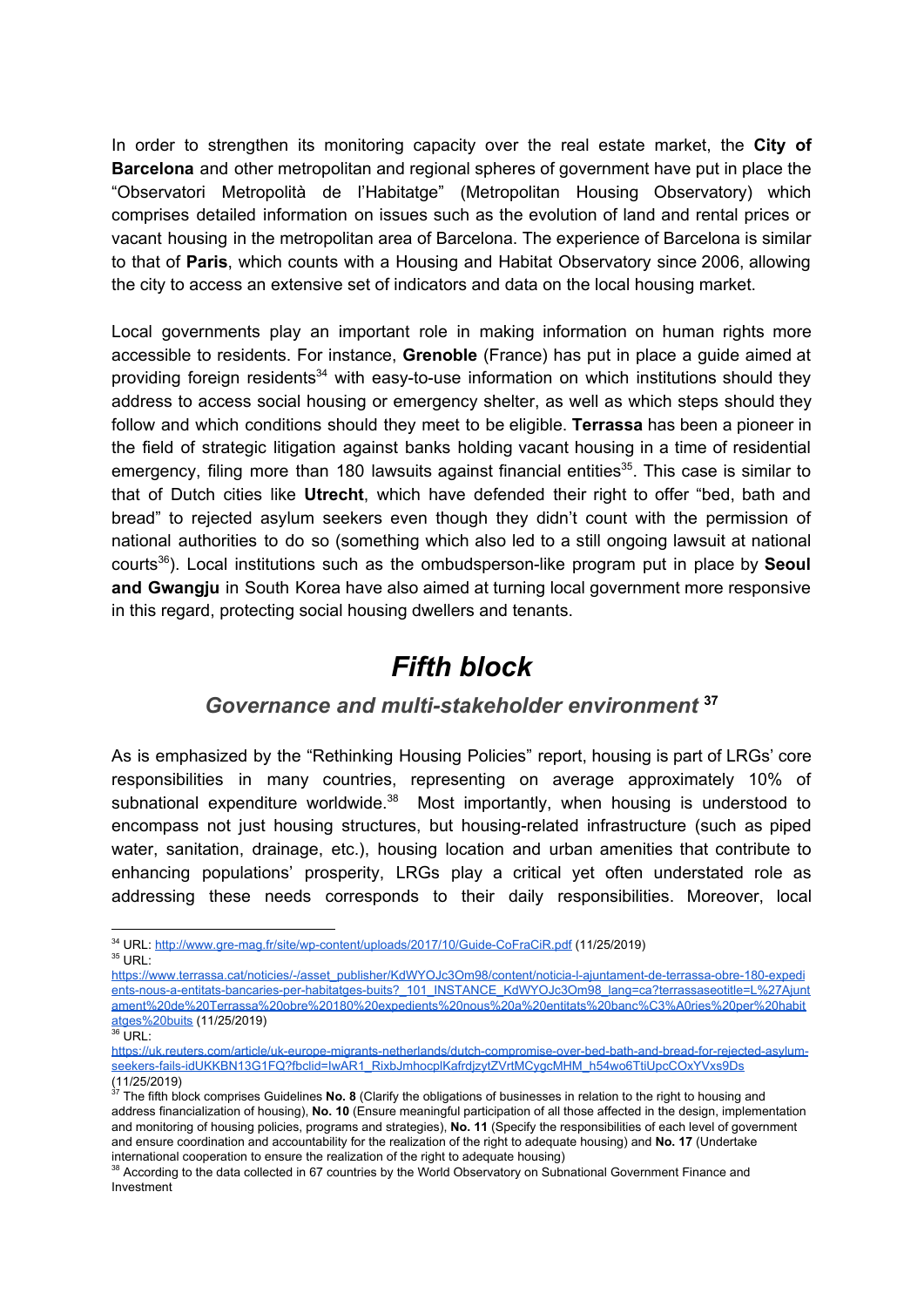governments may also promote adequate housing through the creation of a regulatory enabling environment within their competences to enable alternative approaches to housing solutions.<sup>39</sup> Such is the example of **Pune**, in India, where the local government changed project tendering norms to enable NGOs to participate in the upgrading of the Mother Teresa Nagar settlement by supporting Women Together, the local women-led community organization.<sup>40</sup> Local governments may also contribute to lowering house prices through changing plot sizes provided they remain adequate. Examples include **Windhoek**, Namibia where changing plot sizes lowered the price of formal housing;<sup>41</sup> in **Bangkok**, Thailand it allowed the implementation of community-led upgrading programme to address overcrowding in Bonkai; in **Merida**, Mexico, the change in plot-size standards promoted the financial feasibility of developing housing for lower-income populations to the 36% of a mixed housing public project.<sup>42</sup>

Drawing from the experiences of cities in Africa, Asia, Latin America and Europe, "Rethinking Housing Policies" makes the point that in many cities there is a pressing need to integrate housing policies within the framework of urban planning and policies. Adopting such an urban and territorial approach to housing policies reinforces the capacity of LRGs to promote inclusive and fairer urban growth and avoid the limitations of the "project-based" approach to urban development. In order to do so, it is necessary to consider the interconnectedness between all the housing subsystems (formal and informal, owner and tenant-occupied…), as well as the embeddedness of these subsystems within the citywide, metropolitan-wide and region-wide land and housing systems.

Multi-level cooperation mechanisms provide tools for advancing these objectives. The **Government of Catalonia**, through INCASÒL and its cooperation with Catalan municipalities, has been promoting neighbourhood upgrading programs (*Pla de Barris*) as well as social housing development throughout almost two decades. The multi-stakeholder initiatives led in **Plaine Commune** (France) - a metropolitan government supporting neighbourhood upgrading programs in nine different municipalities in cooperation with the national agency ANRU - **San Antonio de Areco** (Argentina) - which has made good use of a provincial law to adopt its own social housing program and access funding - or **Bologna** (Italy) - through the way it fought evictions in coordination with local courts and national authorities around the national law "Protocol Sfratti"- are other good examples in this regard.

Local governments are also a critical lever in strengthening community participation regarding the right to housing. As recalled by the Cities for Adequate Housing Declaration, many local governments are looking forward to be better able to "count on the strength and talent from our cities' productive and social fabric to co-produce mixed solutions, instead of exclusively focusing on public or business-led schemes". Relevant practices on

<sup>39</sup> Somsook Boonyabancha and Thomas Kerr, 'Lessons from CODI on Co-Production', Environment and Urbanization 30, no. 2 (2018): 444–60.

<sup>&</sup>lt;sup>40</sup> Sheela Patel, 'Upgrade, Rehouse or Resettle? An Assessment of the Indian Governments' Basic Services for the Urban Poor Programme', Environment and Urbanization 25, no. 1 (2013): 177–88; Sundar Burra, Diana Mitlin, and Gayatri Menon,

<sup>&#</sup>x27;Understanding the Contribution of the BSUP (JNNURM) to Inclusive Cities in India', ESID Working Paper No. 97, 2018. <sup>41</sup> Diana Mitlin and Anna Muller, 'Windhoek, Namibia: Towards Progressive Urban Land Policies in Southern Africa', International Development Planning Review 26, no. 2 (2004): 167–86.

<sup>&</sup>lt;sup>42</sup> Steer Davies Gleave, Andean Partners in Rocca and de Mendiola, 'Affordable Housing in the World's Cities: Urban 20 the White Papers'.